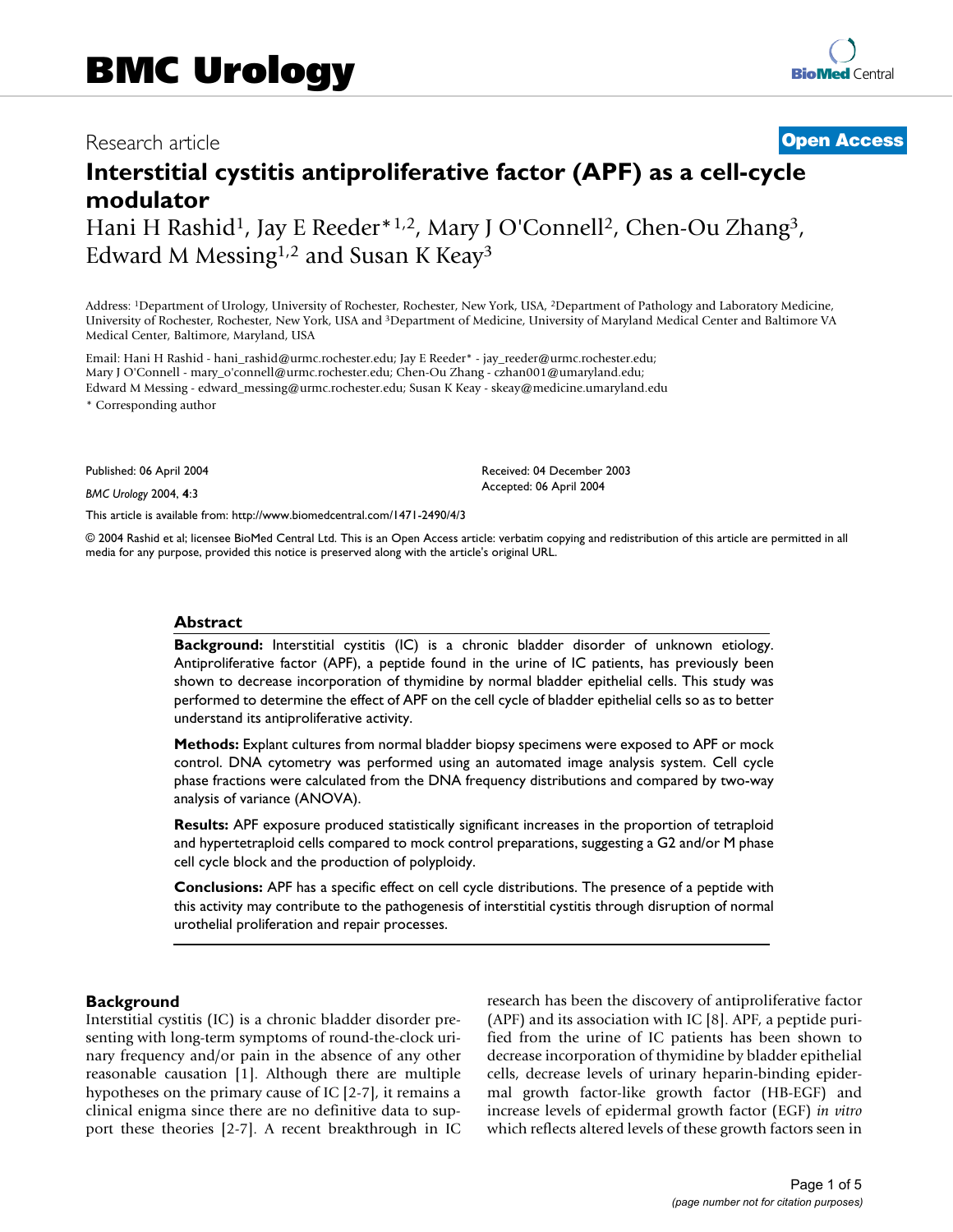IC patients [9,10]. Studies to characterize APF at the molecular level are on-going. To date, the activity corresponds to a single HPLC peak which contains a peptide with a molecular weight less than 3,000 Dalton [10]. Additionally, urine APF activity is found at a higher level in IC vs. non-IC patients [11]. APF is a reliable marker of IC and may be an important factor in the pathogenesis of IC [\[12\]](#page-4-0). This study was performed to determine the effect of APF on the cell cycle of bladder epithelial cells so as to better understand its antiproliferative activity.

# **Methods**

### *Patients*

The IC patient was a 28 year old white male who had previously undergone cystoscopy and fulfilled the National Institute of Diabetes, Digestive, and Kidney Diseases (NIDDK) diagnostic criteria for IC which included glomerulations upon cystoscopic examination as well as urgency and dysuria. The control was a 41 year old white female with no history of urinary tract pathology undergoing pelvic surgery. Informed consent was obtained from both subjects in accordance with guidelines of the Institutional Review Board of the University of Maryland School of Medicine.

### *Explant specimen procurement*

Cystoscopy was performed with the patient under general anesthesia using non bacteriostatic normal saline as a bladder irrigant. Rigid cold cup biopsy forceps were used to acquire 4 mm2 pieces of transitional epithelium with submucosa for growth of primary bladder epithelial cells. Tissue specimens were transported from the operating room in sealed sterile containers containing sterile phosphate buffered saline (PBS, Biosource International. Camarillo, CA) at room temperature, removed and placed in DMEM-F12 (Cellgro, Herndon, VA) containing 10% fetal bovine serum, 1% antibiotic/antimycotic solution, 1% glutamine, 5 µg/ml EGF and 1 U/ml insulin (all from Sigma, St. Louis, MO), for growth of bladder epithelial cell explants, characterized by binding of AE-1/AE-3 pancytokeratin antibodies as previously described [13].

# *Antiproliferative Factor*

APF was prepared from the supernatant of bladder epithelial cells explanted from one IC patient and purified using molecular weight fractionation, ion exchange chromatography, hydrophobic interaction chromatography, and reversed phase high performance liquid chromatography (HPLC), as previously described [10]. Mock preparations from culture media of cells from the non-IC control patient were processed using the same purification procedure. Mock preparations do not have any HPLC detectable peptide.

#### *APF treatment*

Normal bladder cell explant cultures were plated at 1 × 104 cells per well of a 6 well tissue culture plate in Eagle's minimal essential medium (MEM, Invitrogen, Carlsbad, CA) containing 10% fetal bovine serum, 1% antibiotic/ antimycotic solution (Sigma, St. Louis, MO) 1% glutamine and incubated overnight at  $37^{\circ}$ C in a 5% CO<sub>2</sub> atmosphere. The following day, cells were serum starved (MEM containing 1% glutamine and 1% antibiotic/ antimycotic solution) and incubated overnight at 37°C. On the third day, HPLC-purified APF or mock preparation (10, 20, and 50  $\mu$ l) was added to the medium and cells were further incubated at 37°C for 48 hours. On day 5, cells were harvested (trypsin/EDTA) and pelleted at 1000 × g centrifugation, resuspended in PBS and fixed using 95% ethanol while vortexing at low speed. Samples were then stored at 4°C until used.

### *DNA cytometry*

All specimens were cytocentrifuged onto slides using a CytoTek Cytocentrifuge at 1,000 RPM for 5 minutes, fixed in 10% Böhm-Springer fixative, hydrolyzed for 45 minutes in 5 N hydrochloric acid and the DNA stained by Feulgen reaction using thionin according to Perceptronix Medical Incorporated (PMI) standard protocol. The Fuelgen stained nuclei were analyzed on a PMI Cytosavant image analysis instrument, which was programmed to scan each slide and acquire 2,000 single nuclei. Debris and cell clumps were rejected using optical density and morphometric features. DNA content was calculated from sum optical density. Diploid control cells were used for validation and identification of G1 cell populations for normalization. Morphometric features for selecting single, whole nuclei included area, sphericity, and eccentricity. After acquisition, cell image galleries were reviewed to ensure that only data from whole, single nuclei were retained in the frequency distribution file. The frequency and cumulative frequency of nuclei were plotted for the calculated sum optical density (DNA content) (Figures [1](#page-2-0) and 2). The boundaries of the cell cycle phases were identified by the inflection points in the cumulative frequency distribution and cell subpopulation fractions were calculated.

#### *Statistical analysis*

ANOVA analysis was performed using Statview (SAS Institute, Cary, North Caroline) with cell cycle fractions dependence on the independent variables treatment (APF or Mock) and dose (volume of treatment).

# **Results**

Primary cultures of normal bladder epithelium were treated in replicate with 10, 20 or 50 µl of APF or mock preparation per 3 ml well. DNA histograms from one replicate of APF treated  $(10 \mu l)$  and one mock treated sample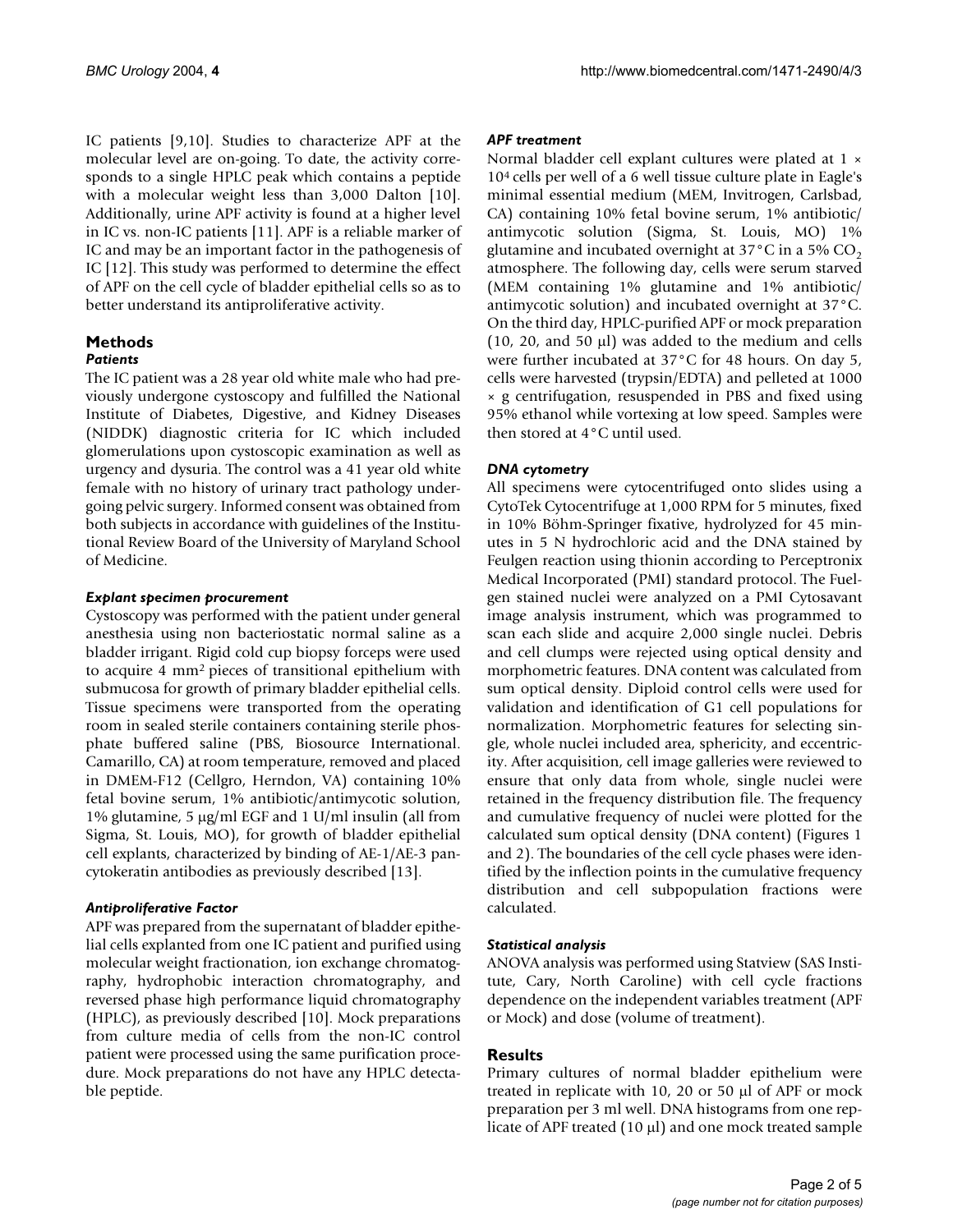<span id="page-2-0"></span>

### **Figure 1**

**Representative DNA frequency distributions** DNA frequency distributions from 10 µl mock treated (top panel) and 10 µl APF treated (bottom panel) normal bladder epithelial cell cultures show an APF associated increase in the proportion of cells with tetraploid DNA value. The presence of cells with octaploid DNA values suggests the cultures contain a mixture of cycling diploid and tetraploid cells.

are presented in Figure [1](#page-2-0). The histograms clearly show that APF treatment increased the proportion of cells with tetraploid DNA values. There is also a distinct population of cells at the octaploid level. Cell cycle analysis from DNA frequency distributions is relatively straightforward when dealing with a cycling diploid population. The presence of what appears to be a significant cycling tetraploid population in the APF treated cells complicates the analysis. While there are sophisticated algorithms for estimating the cell cycle phases for each of two populations they are largely built on the assumption that the two populations are independent. To determine whether APF may contribute to the formation of tetraploid cells by producing a G2 or M phase block of the cell cycle for both diploid and tetraploid cells, the DNA frequency distributions for all samples were analyzed to extract the proportion of cells with diploid, diploid S, tetraploid, tetraploid S, and octaploid DNA values. Cumulative frequency distributions were calculated and then plotted (Figure 2). Cell sub-populations were derived from these cumulative frequency distributions.



### **Figure 2**

**Cumulative DNA frequency distributions** Cumulative DNA frequency distributions for 10 µl mock treated (red line) and 10 µl APF (blue line) treated normal bladder epithelial cells were used to calculate cell cycle sub-population fractions.

Cell population fractions for all samples appear in Table [1](#page-3-0). As presented, the sum of all fractions is 100% and an increase in the percentage of cells in one group due to treatment will reduce the percentage in other groups. Diploid percentages are lower for APF treated samples than for Mock treated samples at all treatment levels. ANOVA analysis (STATVIEW Statistical Analysis software) of the effect of treatment as a factor and dose as a covariate on the diploid percentage yielded p-values of less than 0.0001 for both. Similarly there were statistically significant increases in Diploid S ( $p = 0.0041$ ), Tetraploid ( $p =$ 0.0005), Tetraploid S ( $p = 0.0015$ ), and Octaploid ( $p =$ 0.0098) fractions. Dose was significant only for the decrease in the Diploid population and an increase in the Tetraploid fraction (p < 0.0001). Little difference was seen between the 10 and 20 µl doses for either Mock or APF treated samples, but cells treated with 50 µl of APF or the mock preparation were clearly different from the lower level treatments. This experiment has been replicated five times with similar results.

# **Discussion**

Interstitial cystitis is a chronic bladder disease that, although first described during the 19th century, today still has no certain etiologies, no specific pathology, and no predictably effective treatment or cure [14]. Hypotheses as to the causes of interstitial cystitis include infection, urinary toxins, increased epithelial permeability, mast cell involvement, neurogenic mechanisms, autoimmune or genetic abnormalities, or a combination of these [2-7]. However, no studies to date have effectively proven any of these mechanisms.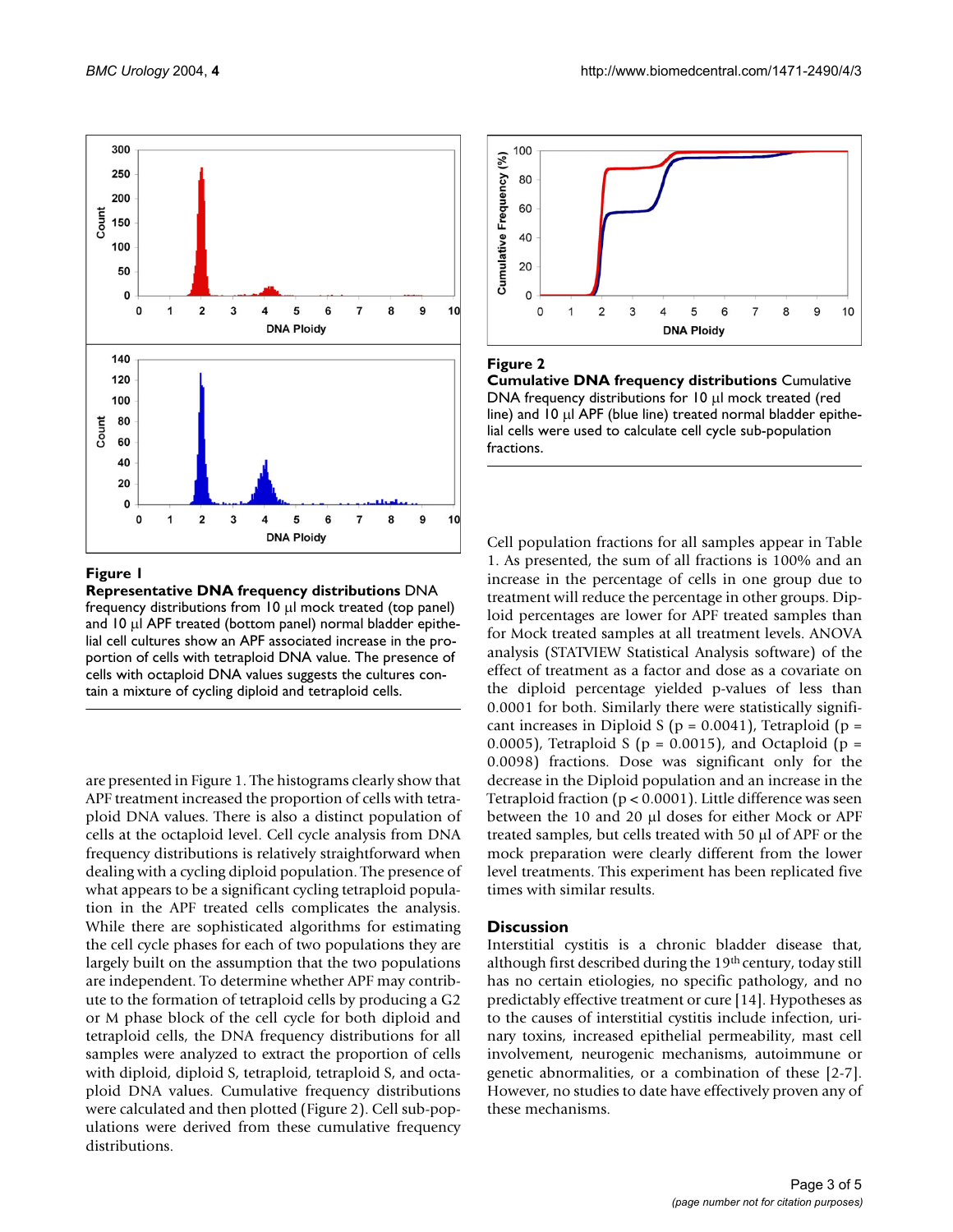| <b>Treatment</b> | Dose $(\mu I)$  | <b>Diploid</b> | <b>Diploid S</b> | <b>Tetraploid</b> | <b>Tetraploid S</b> | Octaploid |
|------------------|-----------------|----------------|------------------|-------------------|---------------------|-----------|
| <b>APF</b>       | $\overline{10}$ | 57.27          | 8.72             | 28.76             | 1.54                | 3.72      |
| <b>APF</b>       | 10              | 58.87          | 3.88             | 32.26             | 1.18                | 3.81      |
| <b>APF</b>       | 20              | 58.82          | 4.80             | 30.78             | 1.18                | 4.43      |
| <b>APF</b>       | 20              | 58.17          | 8.44             | 30.02             | 1.07                | 2.31      |
| <b>APF</b>       | 50              | 40.11          | 2.23             | 51.40             | 0.56                | 5.71      |
| <b>APF</b>       | 50              | 34.89          | 4.68             | 54.24             | 1.08                | 5.11      |
| Mock             | 10              | 87.72          | l.64             | 9.60              | 0.50                | 0.55      |
| Mock             | 10              | 90.14          | 1.83             | 7.13              | 0.25                | 0.64      |
| Mock             | 20              | 90.60          | 2.05             | 6.77              | 0.34                | 0.24      |
| Mock             | 20              | 91.14          | 1.47             | 6.80              | 0.15                | 0.44      |
| Mock             | 50              | 73.08          | 5.98             | 20.75             | 0.00                | 0.19      |
| Mock             | 50              | 72.45          | 5.85             | 20.22             | 0.40                | 1.09      |

<span id="page-3-0"></span>**Table 1: Cell population fractions (%). Cumulative frequency distributions were examined to extract cell cycle and ploidy subpopulations. Diploid fraction corresponds to a DNA normal 2C non-cycling DNA content. Diploid S fractions have DNA content between diploid and tetraploid values. The tetraploid sub-population contains both diploid G2/M cells and tetraploid G1 cells. The cells with DNA content between tetraploid and octaploid are S-phase tetraploid cells, Octaploid DNA content cells are the G2/M cells of the tetraploid population.**

A recent breakthrough for interstitial cystitis has been the discovery of antiproliferative factor [8]. In addition to decreased tritiated thymidine incorporation by bladder epithelial cells treated with APF, explanted bladder epithelial cells from IC patients produce APF, have decreased proliferation, and produce significantly less HB-EGF than bladder cells from controls. Addition of HB-EGF to cell media can overcome the effects of APF on bladder epithelium and cell proliferation [10,11]. Finally, Chai et al showed that urine APF activity decreases while HB-EGF levels normalize in IC patients following two different IC therapies: bladder hydrodistension [14] and 3rd sacral nerve root stimulation [15]. These findings suggest the intriguing possibilities that bladder epithelial abnormalities in IC may be caused by APF, and that replacement of specific factor(s) altered by APF (such as HB-EGF) may result in normalization of bladder epithelial cell growth [16].

However, the mechanism for APF's action is unclear. It is hypothesized that IC symptoms exacerbate following bladder epithelial damage due to an acute sloughing of epithelial cells. The presence of APF in the urine inhibits appropriate epithelial cells regeneration by regulating autocrine HB-EGF and cell adhesion protein production, resulting in thinning or denudation of the bladder epithelium in IC patients [16].

The goal of the study was to help in the elucidation of APF's mechanism of action. Our primary conclusion from these data is that APF has a profound impact on cell cycle distributions. APF treated cells increase the proportion of cells in the G2M phase, which is likely due to a G2/M block.

Another possible effect of APF that might lead to changes in the bladder epithelia is the production of polyploidy. The appearance of polyploidy is not uncommon in tissue culture and even normal tissue [18,19]. Polyploidy may result from cellular and then nuclear fusion, or conceivably through mitosis in which cellular DNA is replicated but mitosis and/or cytokinesis fail to occur. Cellular fusion is not uncommon and is even part of normal function in some cell types. After cellular fusion, nuclear fusion probably requires synchronous mitosis, fusion of the mitotic spindle producing two tetraploid daughter cells. This could in turn affect epithelial regeneration as is hypothesized to occur in IC patients. Future studies are needed to help address this issue and to determine if this polyploidy has any significance in APF's mechanism or IC development, or whether it is an unrelated *in vitro* phenomenon.

The primary bladder epithelial cells used in these experiments were treated with APF or Mock preparations in serum free media. Unlike many other cell types, the lack of exogenous growth factors does not produce a cell cycle blockade. The cells produce sufficient autocrine signaling to maintain a population in a proliferative state, and therefore serum starvation is insufficient to produce cell cycle blockade. Study of synchronized cell populations will greatly facilitate investigation of the mechanism of APF mediated cell cycle changes.